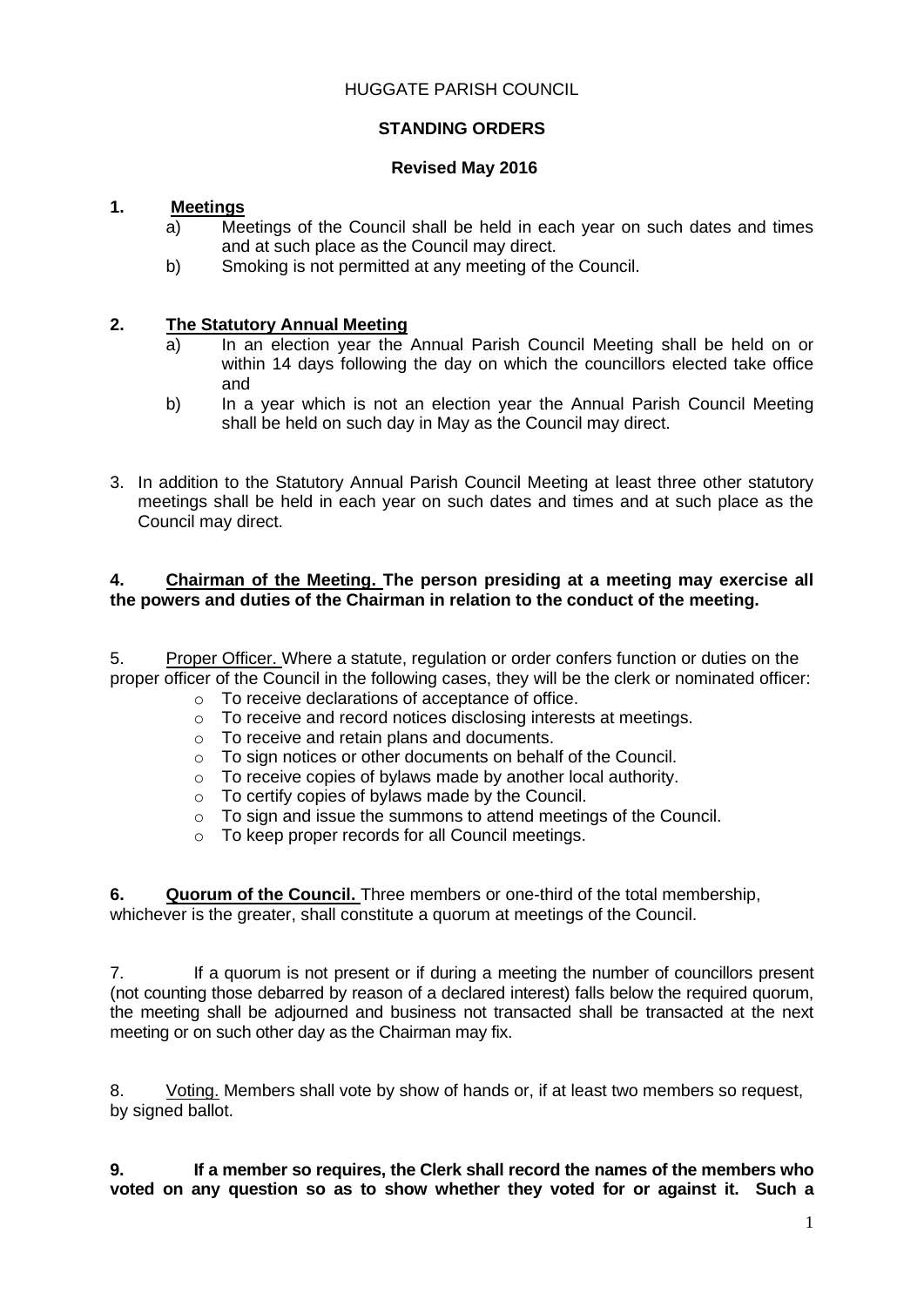**request must be made before moving on to the next business.**

**10. (1) Subject to (2) and (3) below the Chairman may give an original vote on any matter put to the vote, and in any case of an equality of votes may give a casting vote whether or not he gave an original vote.**

**(2) If the person presiding at the annual meeting would have ceased to be a member of the council but for the statutory provisions which preserve the membership of the Chairman and Vice-Chairman until the end of their term of office he may not give an original vote in an election for Chairman.**

**(3) The person presiding must give a casting vote whenever there is an equality of votes in an election for Chairman.**

### **11. Order of Business**

**At each Annual Parish Council Meeting the first business shall be:-**

- **a) To elect a Chairman of the Council**
- **b) To receive the Chairman's declaration of acceptance of office or, if not then received, to decide when it shall be received.**
- **c) In the ordinary year of election of the Council to fill any vacancies left unfilled at the election by reason of insufficient nominations.**
- **d) To decide when any declarations of acceptance of office which have not been received as provided by law shall be received.**
- e) To elect a Vice-Chairman of the Council.
- f) To appoint representatives to outside bodies.
- g) To appoint committees and sub-committees.
- h) To consider the payment of any subscriptions falling to be paid annually.
- i) To inspect any deeds and trust investments in the custody of the Council as required;

and shall thereafter follow the order set out in the Standing Order 14

**12. At every meeting other than the Annual Parish Council Meeting the first business shall be to appoint a Chairman if the Chairman and Vice-Chairman be absent and to receive such declarations of acceptance of office (if any) and undertaking to observe the Council's code of conduct as are required by law to be made or, if not then received, to decide when they shall be received.**

13. In every year, not later than the meeting at which the estimates for next year are settled, the Council shall review the pay and conditions of service of existing employees. Standing Order 37 must be read in conjunction with this requirement.

14. After the first business has been completed, the order of business, unless the Council otherwise decides on the ground of urgency, shall be as follows:-

- **a)** To read and consider the Minutes; provided that if a copy has been circulated to each member not later than the day of issue of the summons to attend the meeting, the Minutes may be taken as read.
- **b) After consideration to approve the signature of the Minutes by the person presiding as a correct record.**
- c) **To deal with business expressly required by statute to be done.**
- d) To dispose of business, if any, remaining from the last meeting.
- e) To receive such communications as the person presiding may wish to lay before the Council.
- f) To answer questions from Councillors.
- g) To receive and consider reports and minutes of committees.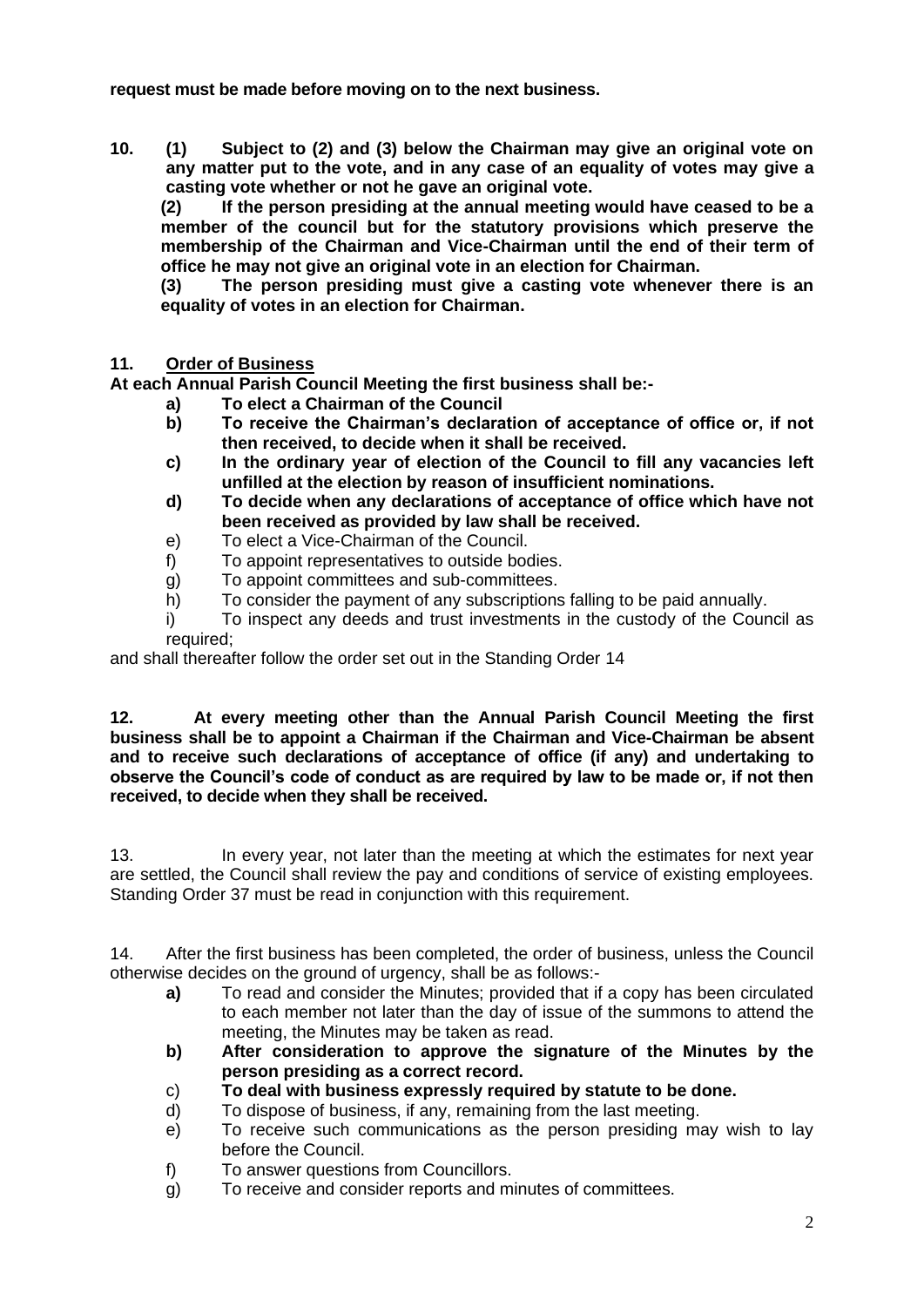- h) To receive and consider resolutions or recommendations in the order in which they have been notified.
- i) To authorise the sealing of documents.
- j) If necessary, to authorise the signing of orders for payment.
- 15. Urgent Business. A motion to vary the order of business on the ground of urgency:
	- a) May be proposed by the Chairman or by any member and, if proposed by the
	- Chairman, may be put to the vote without being seconded, and
	- b) Shall be put to the vote without discussion.

16. Resolutions Moved On Notice. Except as provided by these Standing Orders, no resolution may be moved unless the business to which it relates has been put on the Agenda by the Clerk or the mover has given notice in writing of its terms and has delivered the notice to the Clerk at least 5 clear days before the next meeting of the Council.

17. The Clerk shall date every notice of resolution or recommendation when received by him, shall number each notice in the order in which it was received.

18. The Clerk shall insert in the summons for every meeting all notices of motion or recommendation properly given in the order in which they have been received unless the member giving a notice of motion has stated in writing that he intends to move at some later meeting or that he withdraws it.

19. If a resolution or recommendation specified in the summons is not moved either by the member who gave notice of it or by any other member, it shall, unless postponed by the Council, be treated as withdrawn and shall not be moved without fresh notice.

20. If the subject matter of a resolution comes within the province of a committee of the Council, it shall, upon being moved and seconded, stand referred without discussion to such committee or to such other committee as the Council may determine for report; provided that the Chairman, if he considers it to be a matter of urgency, may allow it to be dealt with at the meeting at which it was moved.

21. Every resolution or recommendation shall be relevant to some subject over which the Council has power or duties, which affects its area.

22. Resolutions Moved Without Notice. Resolutions dealing with the following matters may be moved without notice --

- a) To appoint a Chairman of the meeting.
- b) To correct the Minutes.
- c) To approve the Minutes.
- d) To alter the order of business.
- e) To proceed to the next business.
- f) To close or adjourn the debate.
- g) To refer a matter to a committee.<br>h) To appoint a committee or any m
- To appoint a committee or any members thereof.
- i) To adopt a report.
- j) To authorise the sealing of documents.
- k) To amend a motion.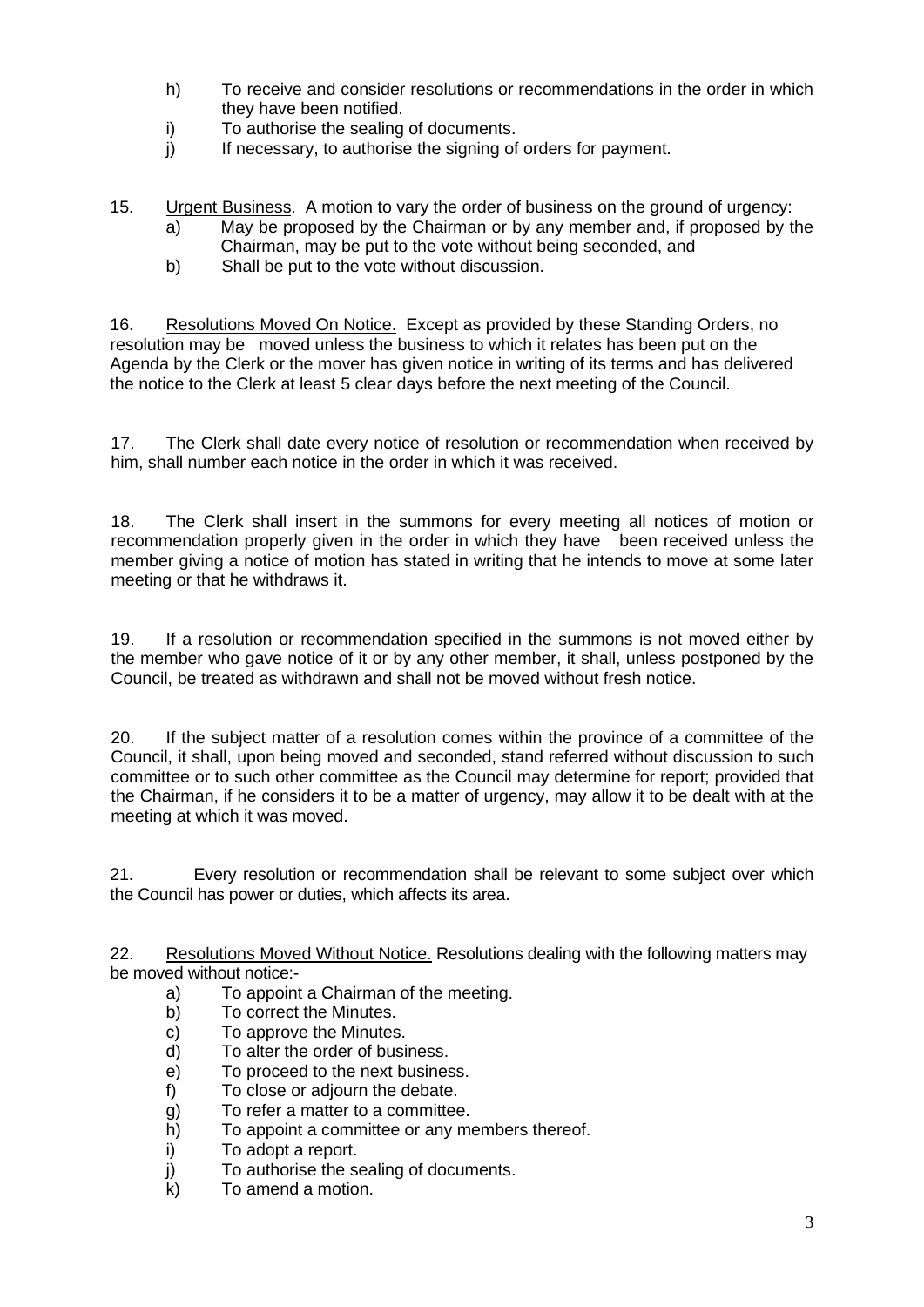- l) To give leave to withdraw a resolution or amendment.
- m) To extend the time limit for speeches.
- n) To exclude the press and public. (see Order 65 below)
- o) To silence or eject from the meeting a member named for misconduct. (see order 33 below)
- p) To give the consent of the Council where such consent is required by these Standing Orders.
- q) To suspend any Standing Order. (see Order 73 below)
- r) To adjourn the meeting.

23. Questions. A member may ask the Chairman of the Council or the Clerk any question concerning the business of the Council, provided 5 clear days notice of the question has been given to the person to whom it is addressed.

24. No questions not connected with business under discussion shall be asked except during the part of the meeting set aside for questions.

25. Every question shall be put and answered without discussion.

26. A person to whom a question has been put may decline to answer.

# Rules of Debate

27. . No discussion of the Minutes shall take place except upon their accuracy. Corrections to the Minutes shall be made by resolution and must be initialled by the Chairman.

- 28. a) A resolution or amendment shall not be discussed unless it has been proposed and seconded, and, unless proper notice has already been given, it shall, if required by the Chairman, be reduced to writing and handed to him before it is further discussed or put to the meeting.
	- b) A member when seconding a resolution or amendment may, if he then declares his intention to do so, reserve his speech until a later period of the debate.
	- c) A member shall direct his speech to the question under discussion or to a personal explanation or to a question of order.
	- d) No speech by a mover of a resolution shall exceed 10 minutes and no other speech shall exceed 5 minutes except by consent of the Council.
	- e) An amendment shall be:
		- i) To leave out words.
			- ii) To leave out words and insert others
			- iii) To insert or add words.
	- f) An amendment shall not have the effect of negating the resolution before the Council.
	- g) If an amendment be carried, the resolution, as amended, shall take the place of the original resolution and shall become the resolution upon which any further amendment may be moved.
	- h) A further amendment shall not be moved until the Council has disposed of every amendment previously moved.
	- i) The mover of a resolution or of an amendment shall have a right of reply, not exceeding 5 minutes.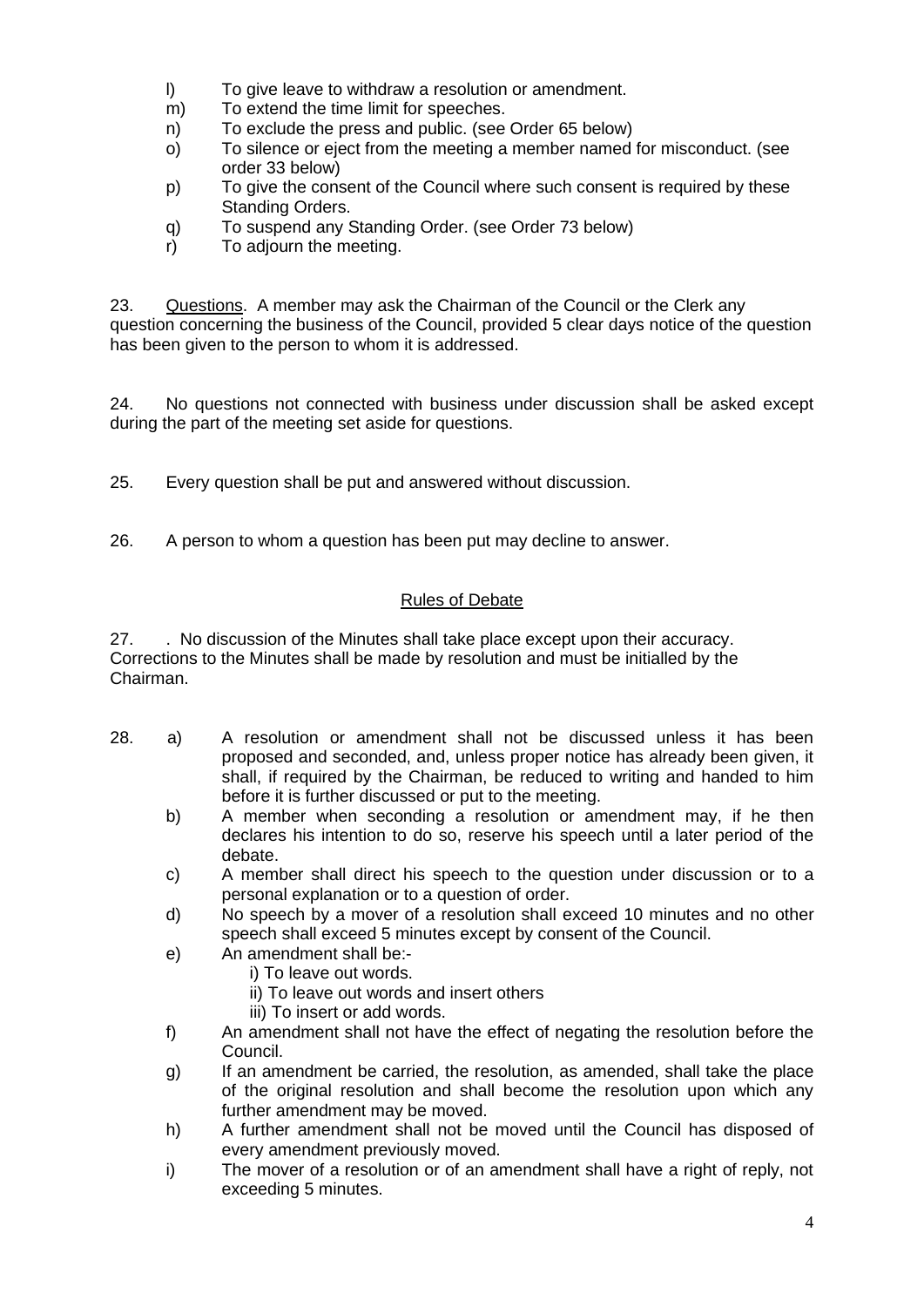- j) A member, other than the mover of a resolution, shall not, without leave of the Council, speak more than once on any resolution except to move an amendment or further amendment, or on an amendment, or on a point of order, or in personal explanation, or to move a closure.
- k) A member may speak on a point of order or a personal explanation. A member speaking for these purposes shall be heard forthwith. A personal explanation shall be confined to some material part of a former speech by him which may have been misunderstood.
- l) A motion or amendment may be withdrawn by the proposer with the consent of the Council, which shall be signified without discussion, and no member may speak upon it after permission has been asked for its withdrawal unless such permission has been refused.
- m) When a resolution is under debate no other resolution shall be moved except the following:
	- i) To amend the resolution.
	- ii) To proceed to the next business.
	- iii) To adjourn the debate.
	- iv) That the question be now put.
	- v) That a member named be not further heard.
	- vi) That a member named leave the meeting.
	- vii) That the resolution be referred to a committee.
	- viii) To exclude the public and press.
	- ix) To adjourn the meeting.

29. A member shall remain seated when speaking unless requested to stand by the Chairman.

- 30. a) The ruling of the Chairman on a point of order or on the admissibility of a personal explanation shall not be discussed.
	- b) Members shall address the Chairman. If two or more members wish to speak, the Chairman shall decide who to call upon.
	- c) Whenever the Chairman speaks during a debate all other members shall be silent.

31. Closure. At the end of any speech a member may, without comment, move "that the question be now put", "that the debate be now adjourned" or "that the Council do now adjourn". If such motion is seconded, the Chairman shall put the motion but, in the case of a motion "that the question be now put", only if he is of the opinion that the question before the Council has been sufficiently debated. If the motion "that the question be now put" is carried, he shall call upon the mover to exercise or waive his right of reply and shall put the question immediately after that right has been exercised or waived. The adjournment of a debate or of the Council shall not prejudice the mover's right of reply at the resumption.

#### 32. Disorderly Conduct

- **a) All members must observe the Code of Conduct which was adopted by the council on 12th July 2012, a copy of which is annexed to these Standing Orders.**
- b) No member shall at a meeting persistently disregard the ruling of the Chairman, wilfully obstruct business, or behave irregularly, offensively, improperly or **in such a manner as to bring the Council into disrepute.**
- c) If, in the opinion of the Chairman, a member has broken the provisions of paragraph (b) of this Order, the Chairman shall express that opinion to the Council and thereafter any member may move that the member named be no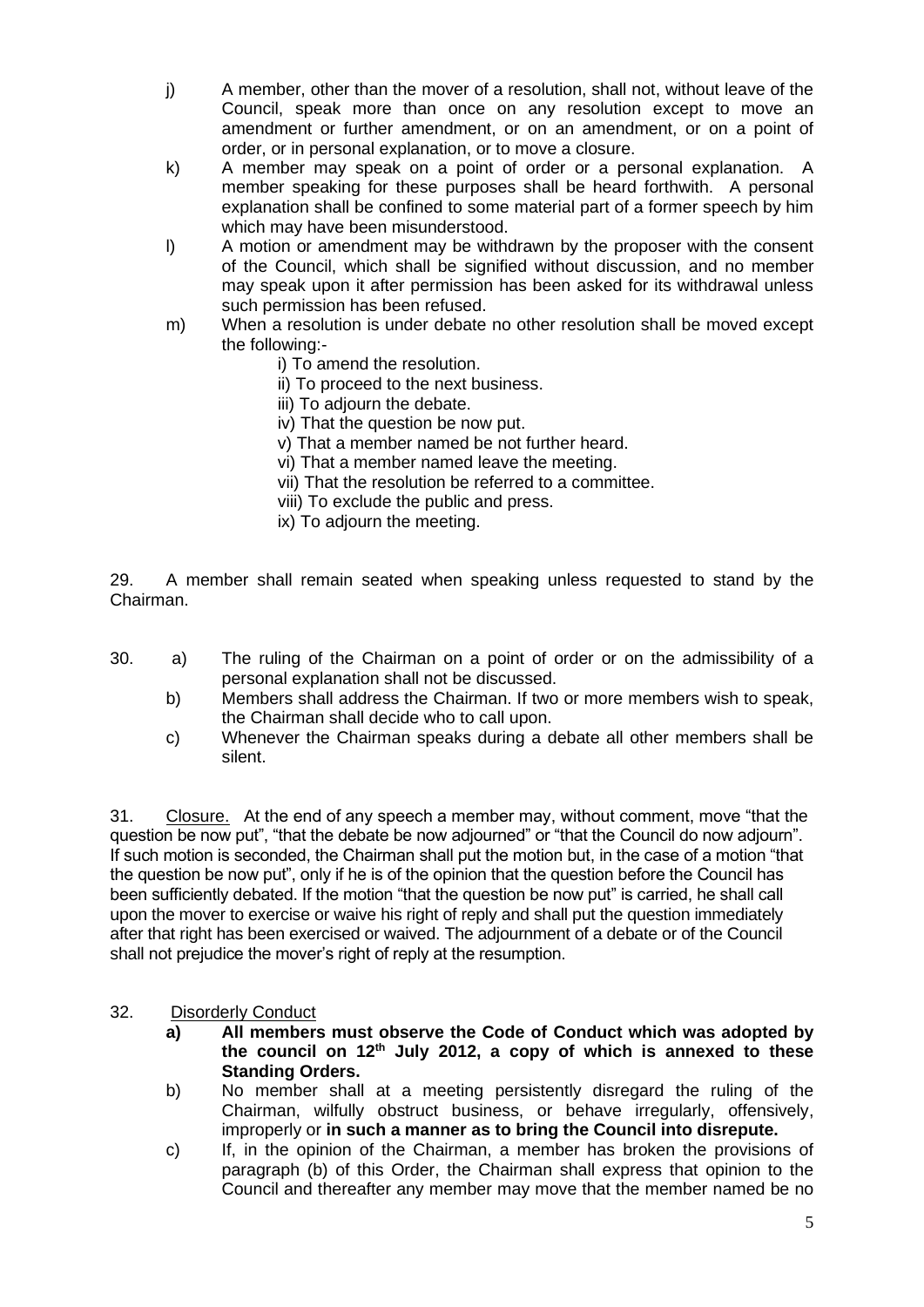longer heard or that the member named do leave the meeting, and the motion, if seconded, shall be put forthwith and without discussion. **If a member reasonably believes another member is in breach of the code of conduct, that member is under a duty to report the breach to the**  Standards Committee of East Riding of Yorkshire Council**.**

d) If either of the motions mentioned in paragraph c is disobeyed, the Chairman may adjourn the meeting or take such further steps as may reasonably be necessary to enforce them.

33. Right of Reply. The mover of a resolution shall have a right to reply immediately before the resolution is put to the vote. If an amendment is proposed the mover of the amendment shall be entitled to reply immediately before the amendment is put to the vote. A member exercising a right of reply shall not introduce a new matter. After the right of reply has been exercised or waived, a vote shall be taken without further discussion.

**34. Alteration of Resolution.** A member may, with the consent of his seconder, move amendments to his own resolution.

- 35. Rescission of Previous Resolution
	- a) A decision (whether affirmative or negative) of the Council shall not be reversed within six months except either by a special resolution, the written notice whereof bears the names of at least 4 members of the Council, or by a resolution moved in pursuance of the report or recommendation of a committee.
	- b) When a special resolution or any other resolution moved under the provisions of paragraph (a) of this Order has been disposed of, no similar resolution may be moved within a further six months.

36. Voting On Appointments. Where more than two persons have been nominated for any position to be filled by the Council and of the votes given there is not an absolute majority in favour of one person, the name of the person having the least number of votes shall be struck off the list and a fresh vote taken, and so on until a majority of votes is given in favour of one person.

37. Discussions and Resolutions Affecting Employees of the Council. If at a meeting there arises any question relating to the appointment, conduct, promotion, dismissal, salary or conditions of service, of any person employed by the Council, it shall not be considered until the Council or committee (as the case may be) has decided whether or not the press and public shall be excluded. (See Standing Order No. 68.)

# **38. Expenditure. Orders for the payment of money shall be authorised by resolution of the Council and signed by two members.**

- 39. Sealing of Documents
	- a) A document shall not be sealed on behalf of the Council unless its sealing has been authorised by a resolution.
	- b) Any two members of the Council named in a resolution moved under the provisions of paragraph (a) of this Order may seal, on behalf of the Council, any document required by law to be issued under seal.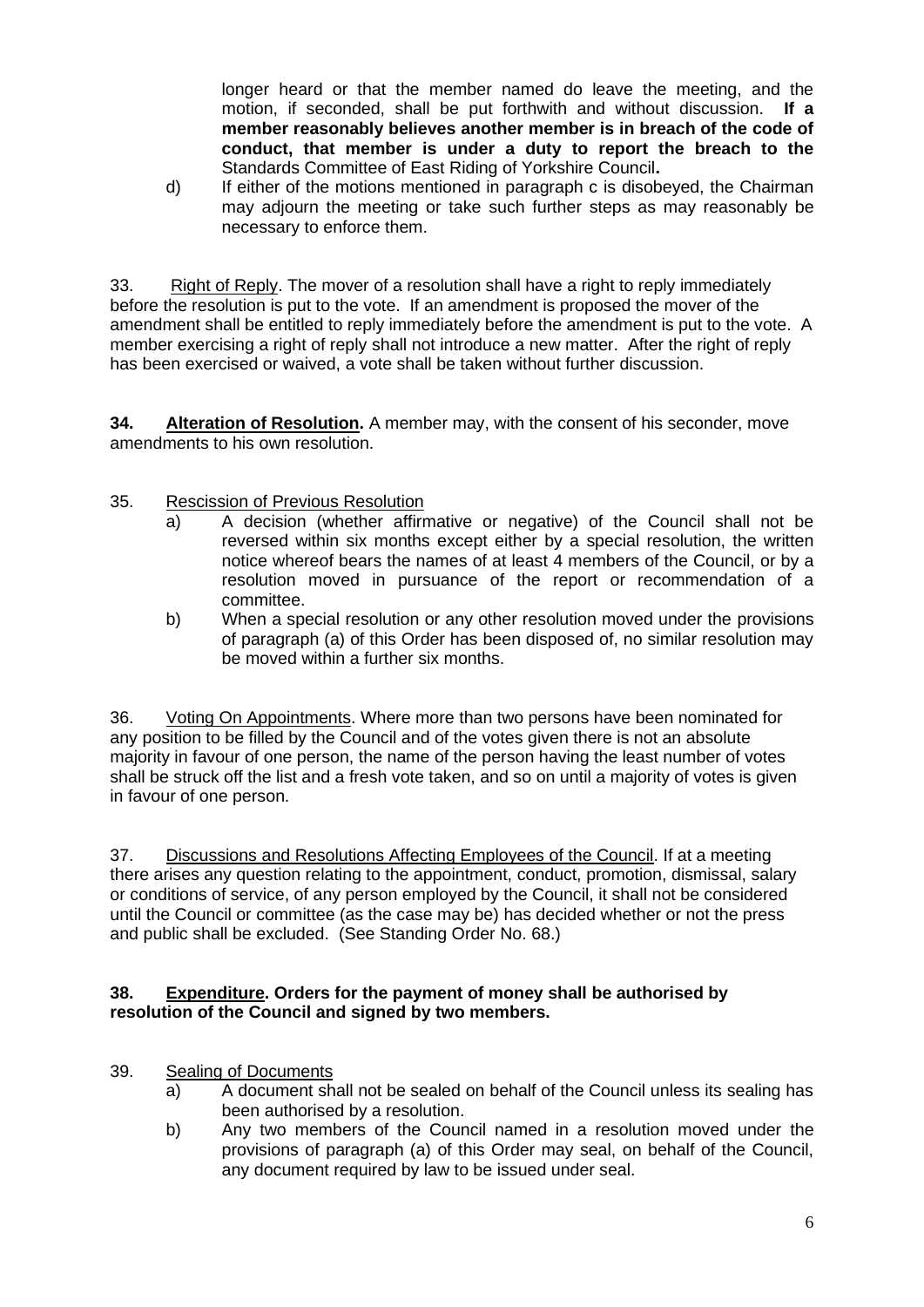40. Committees and Sub Committees. The Council may at its Annual Meeting appoint standing committees and may at any other time appoint such other committees as are necessary, but subject to any statutory provision in that behalf:-

- a) Shall not appoint any member of a committee so as to hold office later than the next Annual Meeting.
- b) May appoint persons other than members of the Council to any Committee; and
- c) may subject to the provisions of Standing Order 35 above at any time dissolve or alter the membership of committee.

41. The Chairman and Vice-Chairman, ex-officio, shall be voting members of every committee.

42. Every committee shall at its first meeting before proceeding to any other business, elect a Chairman and may elect a Vice-Chairman who shall hold office until the next Annual Meeting of the council, and shall settle its programme of meetings for the year.

43. Special Meeting. The Chairman of a committee or the Chairman of the Council may summon an additional meeting of that committee at any time. An additional meeting shall also be summoned on the requisition in writing of not less than a quarter of the members of the committee. The summons shall set out the business to be considered at the special meeting and no other business shall be transacted at that meeting.

44. Sub-Committees. Every committee may appoint sub-committees for purposes to be specified by the committee.

45. The Chairman and Vice-Chairman of the committee shall be members of every subcommittee appointed by it unless they signify that they do not wish to serve.

46. Except where ordered by the Council in the case of a committee, or by the Council or by the appropriate committee in the case of a sub-committee, the quorum of a committee or sub-committee shall be one-half of its members.

47. The Standing Orders on rules of debate (except those parts relating to standing and to speaking more than once) and the Standing Order on interests of members in contracts and other matters shall apply to committee and sub-committee meetings.

### 48. Advisory Committees

(1) The Council may create advisory committees, whose name, and number of members and the bodies to be invited to nominate members shall be specified.

(2) The Clerk shall inform the members of each advisory committee of the terms of reference of the committee.

(3) An advisory committee may make recommendations and give notice thereof to the Council

(4) An advisory committee may consist wholly of persons who are not members of the Council.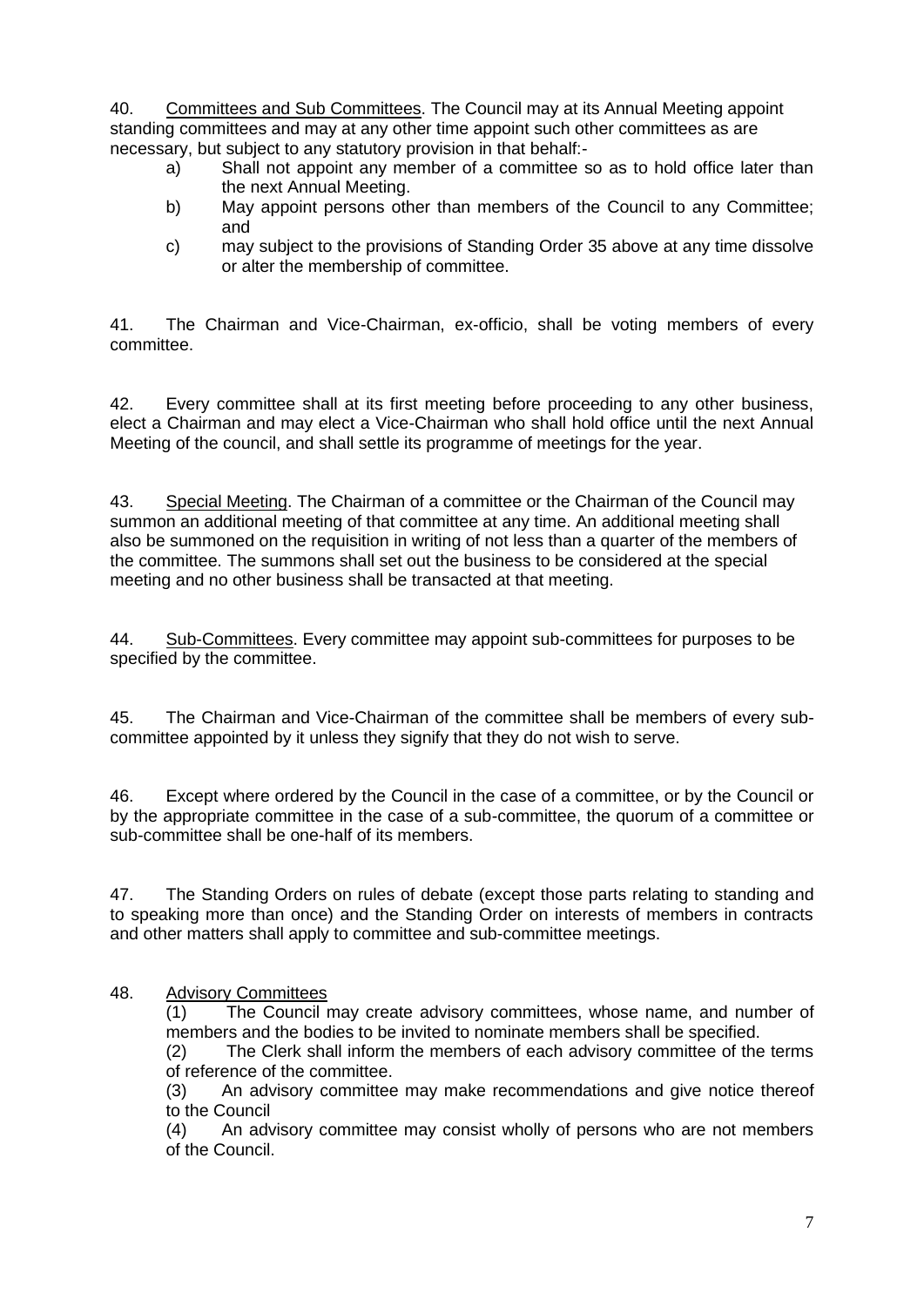49. Voting in Committees. Members of committees and sub-committees entitled to vote, shall vote by show of hands, or, if at least two members so request, by signed ballot.

### 50. **Chairmen of committees and sub-committees shall in the case of an equality of votes have a second or casting vote.**

51. Presence of Non-Members of Committees at Committee Meetings. A member who has proposed a resolution, which has been referred to any committee of which he is not a member, may explain his resolution to the committee but shall not vote.

### 52. Accounts and Financial Statement

(1) Except as provided in paragraph (2) of this Standing Order or by statute, all accounts for payment and claims upon the Council shall be laid before the Council. (2) Where it is necessary to make a payment before it has been authorised by the Council, such payment shall be certified as to its correctness and urgency by the appropriate officer. Such payment shall be authorised by the committee, if any, having charge of the business to which it relates, or by the proper officer for payment with the approval of the Chairman or Vice-Chairman of the Council.

(3) All payments ratified under sub-paragraph (2) of this Standing Order shall be separately included in the next schedule of payments before the Council.

53. The Responsible Financial Officer shall supply to each member as soon as practicable after 31 March in each year a statement of the receipts and payments of the Council for the completed financial year. A Financial Statement prepared on the appropriate accounting basis (receipts and payments, or income and expenditure) for a year to 31 March shall be presented to each member before the end of the following month of May. The Statement of Accounts of the Council (which is subject to external audit) shall be presented to Council for formal approval before the end of the following month of September.

### 54. Estimates / Precepts

(1) The council shall approve written estimates for the coming financial year at its meeting before the end of the month of December.

(2) Any committee desiring to incur expenditure shall give the Clerk a written estimate of the expenditure recommended for the coming year no later than November.

**55. Interests (ENGLAND). If a member has a non pecuniary interest as defined by the Code of Conduct adopted by the Council on 12th July 2012 then they shall declare such interest as soon as it becomes apparent, disclosing the existence and nature of that interest as required.**

**56. If a member who has declared a non pecuniary interest then considers the interest to be pecuniary, they must withdraw from the room or chamber during consideration of the item to which the interest relates.**

**57. The Clerk may be required to compile and hold a register of member's interests in accordance with agreement reached with the Monitoring Officer of the Responsible Authority and/or as required by statute.**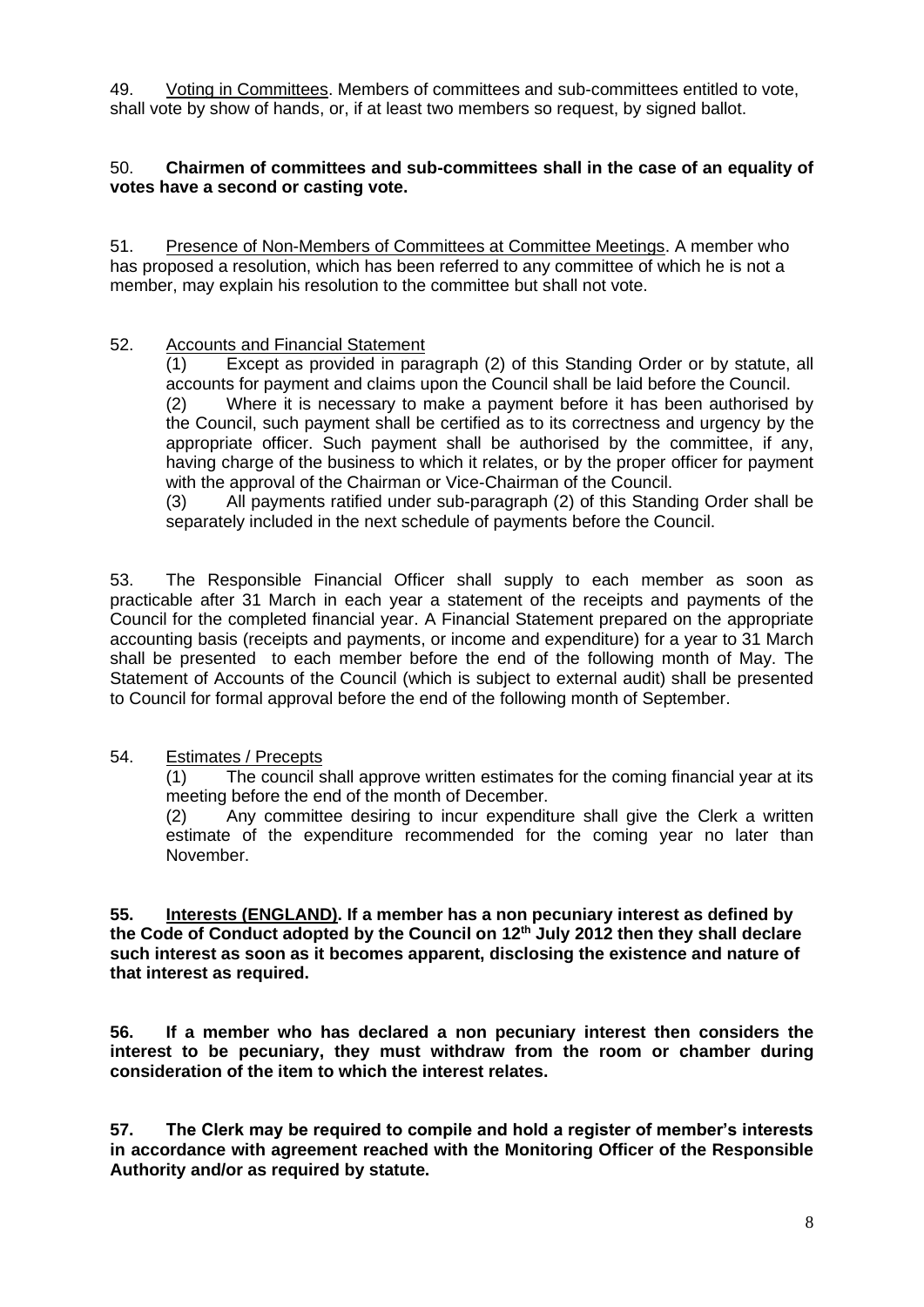58. If a candidate for any appointment under the Council is to his knowledge related to any member of or the holder of any office under the Council, he and the person to whom he is related shall disclose the relationship in writing to the Clerk. A candidate who fails so to do shall be disqualified for such appointment, and, if appointed, may be dismissed without notice. The Clerk shall report to the Council or to the appropriate committee any such disclosure. Where a relationship to a member is disclosed, Standing Orders 55and 56 shall apply as appropriate.

59. The Clerk shall make known the purpose of Standing Order 58 to every candidate.

# 60. Canvassing of and Recommendations By Members

(1) Canvassing of members of the Council or of any committee, directly or indirectly, for any appointment under the Council shall disqualify the candidate for such appointment. The Clerk shall make known the purport of this sub-paragraph of this Standing Order to every candidate.

(2) A member of the Council or of any committee shall not solicit for any person any appointment under the Council or recommend any person for such appointment or for promotion; but, nevertheless, any such member may give a written testimonial of a candidate's ability, experience or character for submission to the Council with an application for appointment.

61. Standing Order Nos. 58 and 60 shall apply to tenders as if the person making the tender were a candidate for an appointment.

62. Inspection of Documents. A member may for the purpose of his duty as such (but not otherwise), inspect any document in possession of the Council or a committee, and if copies are available shall, on request, be supplied for the like purpose with a copy.

### **63. All minutes kept by the Council and by any committee shall be open for the inspection of any member of the Council.**

64. Unauthorised Activities. No member of the Council or of any committee or subcommittee shall in the name of or on behalf of the Council:-

a) inspect any lands or premises which the Council has a right or duty to inspect; or

b) issue orders, instructions or directions

unless authorised to do so by the Council or the relevant committee or sub-committee.

# 65. Admission of The Public and Press to Meetings

**The public and press shall be admitted to all meetings of the Council and its committees** and sub-committees, **which may, however, temporarily exclude** the public by means of the following resolutions: -

"That in view of the [special] [confidential] nature of the business about to be transacted, it is advisable in the public interest that the press and public be temporarily excluded and they are instructed to withdraw"

66. The Council shall state the special reason for exclusion.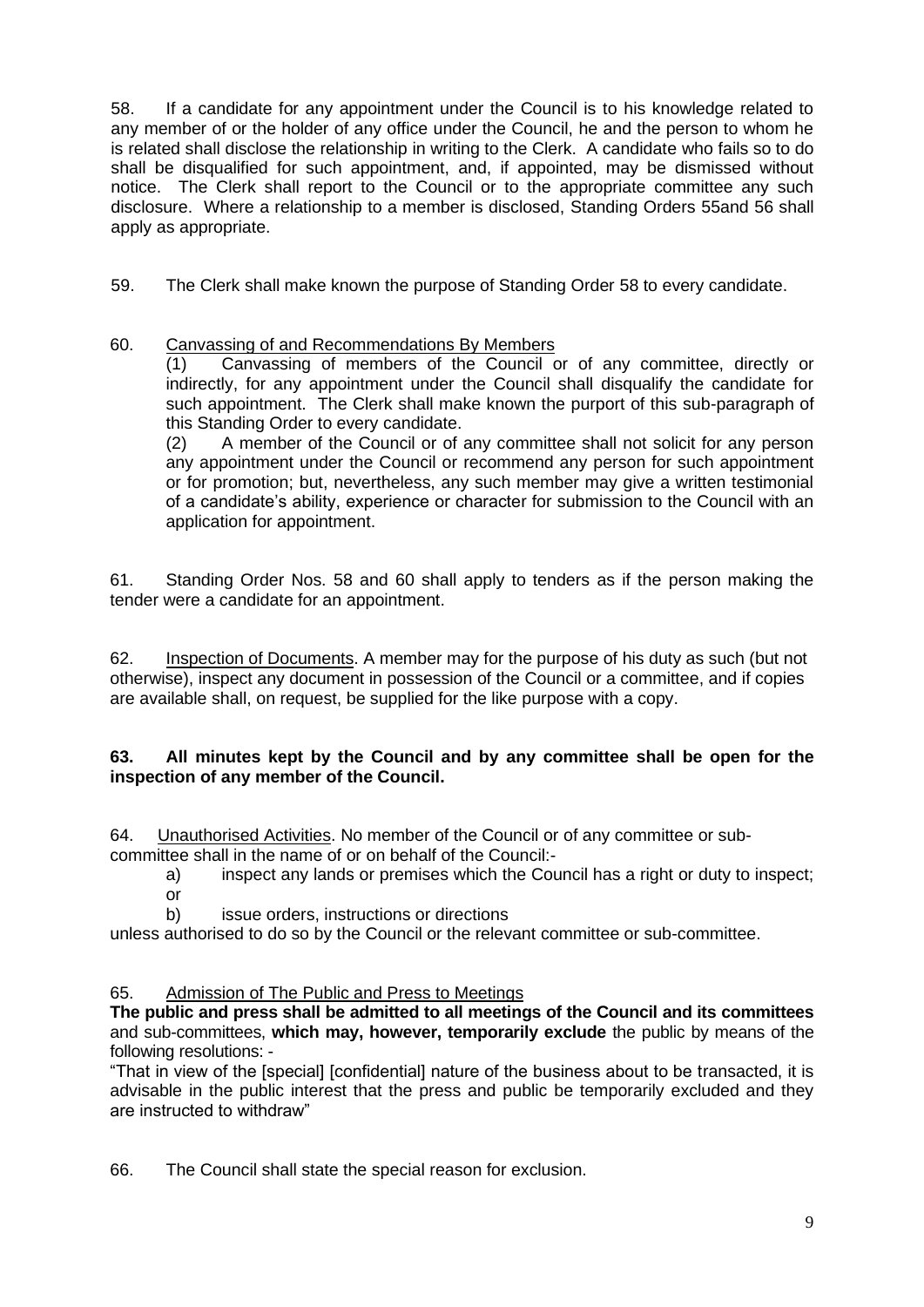67. At all meetings of the Council the Chairman may at his discretion and at a convenient time in the transaction of business, adjourn the meeting so as to allow any members of the public to address the meeting in relation to the business to be transacted at that meeting.

68. The Clerk shall afford to the press reasonable facilities for the taking of their report of any proceedings at which they are entitled to be present. Amendments to the Public Bodies (Admission to Meetings) Act 1960 now provide that members of the public can film, photograph or make an audio recording of proceedings at meetings of Town and Parish Councils for those parts of the meeting that are open to the press and public.

69. If a member of the public interrupts the proceedings at any meeting, the Chairman may, after warning, order that he be removed from the meeting and may adjourn the meeting for such period as is necessary to restore order.

### 70. Confidential Business

(1) No member of the Council or of any committee or sub-committee shall disclose to any person not a member of the Council any business declared to be confidential by the Council, the committee or the sub-committee as the case may be. (2) Any member in breach of the provisions of paragraph (1) of this Standing Order shall be removed from any committee or sub-committee of the Council by the Council.

71. Liaison with County and District Councillors. A summons and Agenda for each meeting shall be sent, together with an invitation to attend, to the County, Borough, Unitary or District Councillor for the appropriate division or ward.

72. Unless the Council otherwise orders, a copy of each letter ordered to be sent to the County or District Council shall be transmitted to the County Councillor for the division or to the District Councillor for the ward as the case may require.

73. Planning Applications. The Clerk shall, as soon as it is received, record the following particulars of every planning application notified to the Council: -

- a) the date on which it was received
- b) the name of the applicant
- c) the place to which it relates

74. Financial Matters. The Council shall consider and approve Financial Regulations drawn up by the Responsible Financial Officer.

(1) Such Regulations shall include detailed arrangements for the following:

a) the accounting records and systems of internal control;

b) the assessment and management of risks faced by the Council;

c) the work of the Internal Auditor and the receipt of regular reports from the Internal Auditor which shall be required at least annually;

d).the financial reporting requirements of members and local electors and

e) procurement policies (subject to (2) below) including the setting of values for different procedures where the contract has an estimated value less than £50,000.

(2) Any proposed contract for the supply of goods, materials, services and the